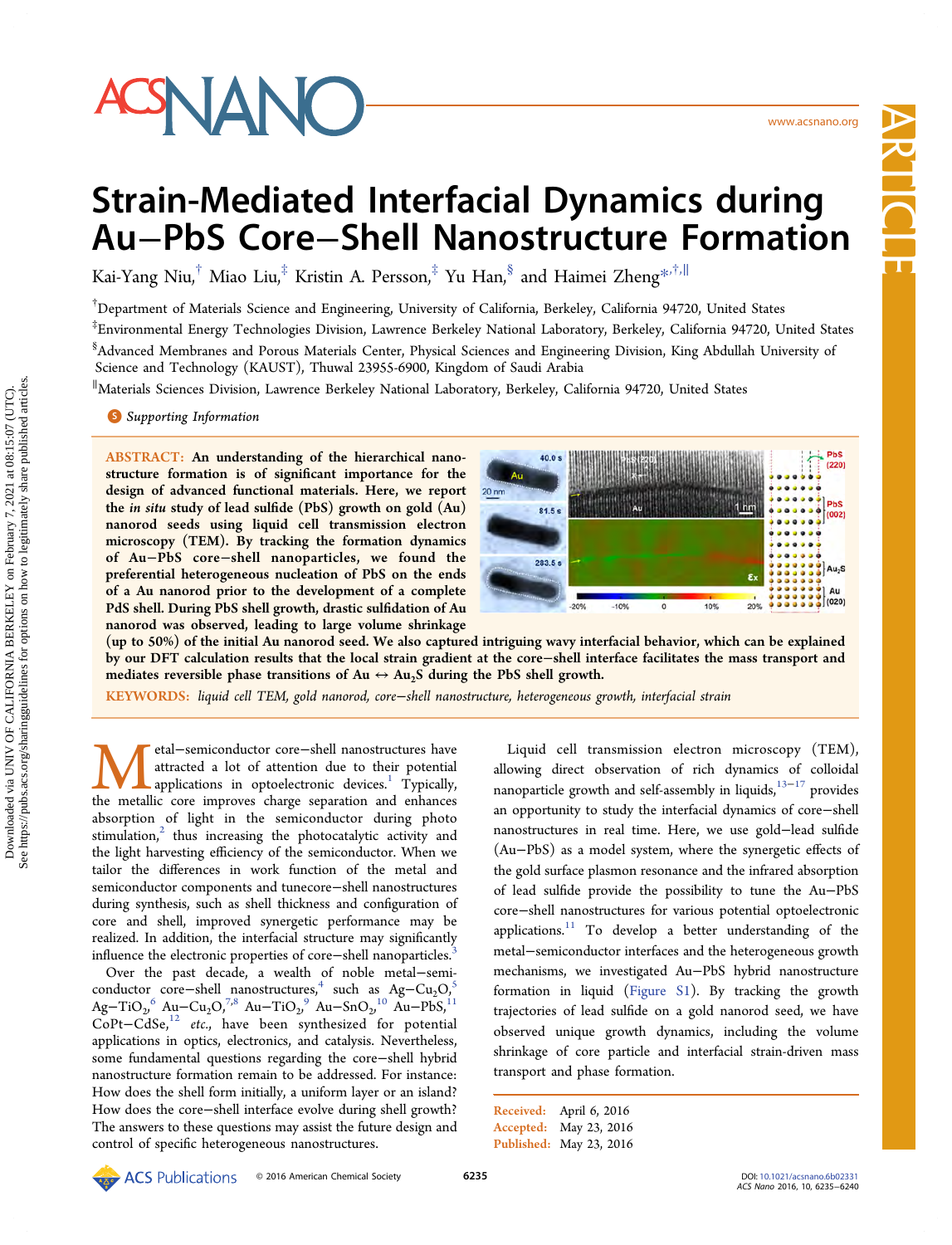<span id="page-1-0"></span>

Figure 1. Heterogeneous nucleation and growth of lead sulfide on a gold nanorod. (a) TEM sequential images taken from [Movie S1](http://pubs.acs.org/doi/suppl/10.1021/acsnano.6b02331/suppl_file/nn6b02331_si_002.avi) and the corresponding schematic diagrams of the growth of a PbS shell on a gold nanorod. The white dashed lines on the TEM images define the contour of the original Au nanorod. (b) Length and width changes of gold nanorod during growth. (c) Dimension evolution of the shell thickness along three directions shown in (a).



Figure 2. Interfacial structure and dynamic movement during core−shell nanoparticle formation. (a) Contours of the Au nanorod core, showing the evolution of core−shell interface ([Movie S1](http://pubs.acs.org/doi/suppl/10.1021/acsnano.6b02331/suppl_file/nn6b02331_si_002.avi)). t stands for time. (b) HRTEM image of the Au−PbS core−shell interface. (c) FFT pattern from the dash frame areas in (b). (d) The corresponding inversed FFT images which indicate the three different phases in (b).

# RESULTS AND DISCUSSION

The growth of PbS shell on a Au nanorod seed is captured in real-time, as shown in Figure 1a (also see [Movie S1\)](http://pubs.acs.org/doi/suppl/10.1021/acsnano.6b02331/suppl_file/nn6b02331_si_002.avi). At the early stages of reaction, Au nanorod slightly shrinks, indicating that the sulfidation reaction of Au nanocrystal has taken place on the surface (see detailed analysis of the interfaces in the later section). Subsequently, a thin layer of material with lighter contrast (i.e., PbS; detailed analysis has been provided in a later section) appears at one end of the Au nanorod (see TEM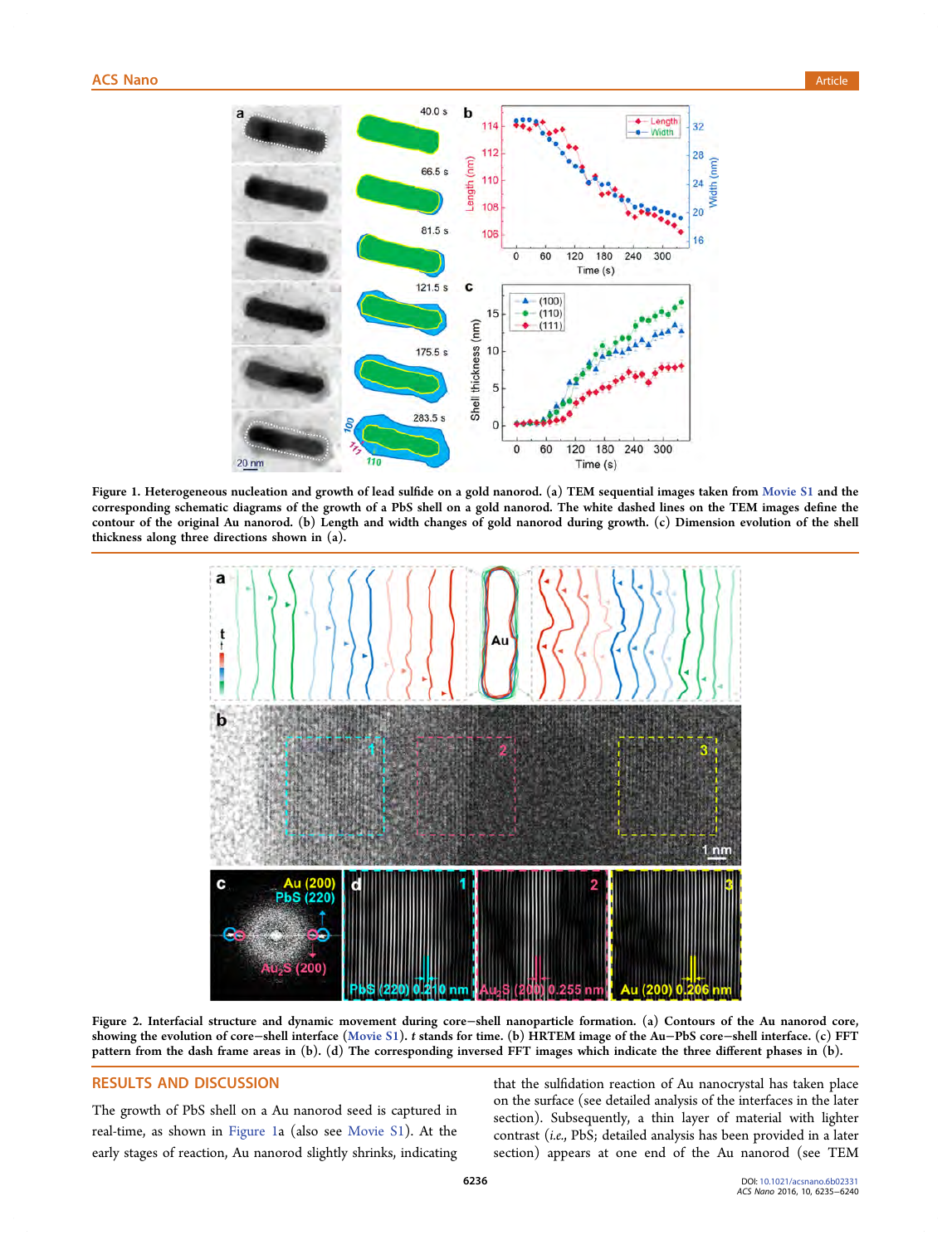image at 66.5 s). At 81.5 s, both ends of the Au nanorod are covered by PbS. The continuous growth of PbS leads to a faceted dumbbell-shape, and the width and length of the Au nanorod are reduced about 15% and 5%, respectively [\(Figure](#page-1-0) [1](#page-1-0)b). Subsequently, the shell becomes more uniform while the Au nanorod continues shrinking. At 283.5 s, a smooth PbS shell with a thickness of 15−20 nm is achieved; the Au nanorod becomes much thinner with volume shrinkage of about 50% compared to the initial seed. We track the facet evolution of the PbS shell at one end of the nanorod, which shows relatively fast growth in the direction perpendicular to (110) and (100) facets resulting in the clear appearance of (111) facets ([Figure 1c](#page-1-0)). It is noteworthy that a great number of homogeneously nucleated PbS nanoparticles serve as building blocks for the PbS shell construction via aggregative growth [\(Movie S2](http://pubs.acs.org/doi/suppl/10.1021/acsnano.6b02331/suppl_file/nn6b02331_si_003.avi) and [Figure S2\)](http://pubs.acs.org/doi/suppl/10.1021/acsnano.6b02331/suppl_file/nn6b02331_si_001.pdf).

During the Au−PbS core−shell nanostructure formation, dynamics of the core−shell interface evolution is also observed [\(Figure 1](#page-1-0)a). The marked triangles in [Figure 2](#page-1-0)a highlight the pits at the interface displaying interfacial movement during the core−shell nanostructure growth and mass exchange across the interface. By tracking a series of Au nanorod contours as shown in [Figure 2](#page-1-0)a, we find that the average rate of movement is about 0.19 nm/s. [Figure 2](#page-1-0)b shows the high-resolution TEM image of the Au−PbS core−shell structure, where three different regions, i.e., in the core, at the interface, and in the shell, are highlighted. [Figure 2](#page-1-0)c displays the corresponding fast Fourier transform (FFT) pattern of the TEM image in [Figure 2](#page-1-0)b, where the blue circles include both PbS and Au phases and the red circles demonstrate a possible stable phase of gold sulfide, i.e.,  $Au_2S$ <sup>[18](#page-4-0)−[20](#page-4-0)</sup> Accordingly, three different phases, i.e., Au, Au<sub>2</sub>S, and PbS, displayed by the inversed FFT images, are identified in the core area, at the interface, and in the crystal shell, respectively.

In addition to the experimental observations, there is theoretical evidence suggesting that the formation of gold sulfide at the interfaces is favorable.<sup>[20](#page-4-0),[21](#page-4-0)</sup> We perform firstprinciples calculations of the formation energy of three phases, i.e., Au, Au<sub>2</sub>S, and PbS ([Supporting Text and Figure S4](http://pubs.acs.org/doi/suppl/10.1021/acsnano.6b02331/suppl_file/nn6b02331_si_001.pdf)). On the basis of our calculation, PbS is the most stable phase among all investigated phases in the Pb−Au−S system with the lowest formation energy of −543 meV/atom. We found that the formation energy of  $Au<sub>2</sub>S$  is 124 meV/atom lower than that of Au metal in the equilibrium/unstrained state, indicating that formation of Au<sub>2</sub>S phase is thermodynamically preferred than formation of Au.<sup>2</sup>

Moreover, during the growth of shell on a core, strain can gradually build up around the interface.<sup>[23](#page-5-0)-[26](#page-5-0)</sup> It has been reported that the lattice strain can cause phase transformation in the Pt/Au core/shell nanocrystal, $^{26}$  $^{26}$  $^{26}$  and the interfacial strain gradient can facilitate the oxidation of Fe nanoparticles confined in an iron oxide shell. $^{23}$  $^{23}$  $^{23}$  We then examined the strain field at the core−shell interface by the Geometric Phase Analysis (GPA),<sup>[23,27](#page-5-0)−[29](#page-5-0)</sup> based on the high-resolution TEM images of the core−shell particles. The geometric phase obtained here is related to one-dimensional lattice displacement field  $u_x(\mathbf{r})$  along the x direction, where  $u_x(\mathbf{r}) = -(1/2\pi)P_g(\mathbf{r})\mathbf{g}$ , and the g vector (220) of PbS was used for the displacement field determination. The corresponding strain field  $(\varepsilon_x)$ , given by the gradient of the displacement field along the  $x$  direction  $(\mathbf{\varepsilon}_{x} = \delta u_{x}(\mathbf{r})/\delta_{x})$ , indicating the local distortion of the lattice around the core−shell interface. As a result, an obvious strain gradient can be identified around the interfacial grain boundary (see Figure 3). We consider that the local strain generated from



Figure 3. Strain map at the interfaces of Au−PbS core−shell particles. (a and b) High-resolution TEM images of the Au−PbS core−shell interfaces and the corresponding strain field  $(\varepsilon_x)$ calculated from the (220) Bragg reflection of the PbS shell by geometric phase analysis (GPA). The yellow arrows mark at the interface to guide the eye; the white dash line in (b) indicates core−shell interface.

the PbS shell growth may have facilitated the mass transport and phase transitions at the interface, which results in the wavy interfacial dynamics as shown in [Figure 2a](#page-1-0).

It is worth to mention that, for the epitaxial growth of PbS layers on the Au nanorods, two configurations with PbS (220) on Au (200) plane were observed, i.e., parallel to the long axis of the Au nanorod ([Figure 2](#page-1-0), and [Figure S3\)](http://pubs.acs.org/doi/suppl/10.1021/acsnano.6b02331/suppl_file/nn6b02331_si_001.pdf) and perpendicular to the long axis of the Au nanorod (Figure 3). Since the former growth configuration involves complex lattice mismatch in three-dimensional orientations adding complexity for the computation, we performed DFT calculations based on the second growth configuration ([Figure 4](#page-3-0)a) to understand the role of local strain in the mass exchanges at core−shell interfaces.

We calculated the formation energy<sup>[30](#page-5-0)</sup> vs biaxial strain for Au and Au<sub>2</sub>S phases across the core−shell interface ([Figure 4](#page-3-0)b and [Supporting Text](http://pubs.acs.org/doi/suppl/10.1021/acsnano.6b02331/suppl_file/nn6b02331_si_001.pdf)). Due to the higher stiffness of the PbS crystal, the softer core crystal lattice that is coherent with the stiffer PbS lattice can be strained (see more discussion in [Supporting](http://pubs.acs.org/doi/suppl/10.1021/acsnano.6b02331/suppl_file/nn6b02331_si_001.pdf) [Text\)](http://pubs.acs.org/doi/suppl/10.1021/acsnano.6b02331/suppl_file/nn6b02331_si_001.pdf). Taking the strain energy into consideration, the relative thermodynamic stability between Au and  $Au_2S$  varies, and a tipping point of Au−Au2S phase transition emerges, where the formation energy curves of Au and Au<sub>2</sub>S cross over at ~4.20 Å, corresponding to 1.8% compressive strain with respect to the PbS equilibrium lattice parameter (4.26 Å) and 0.7% tensile strain with respect to Au equilibrium lattice parameter  $(4.17 \text{ Å})$ . Since the formation energy variation between Au and  $Au_2S$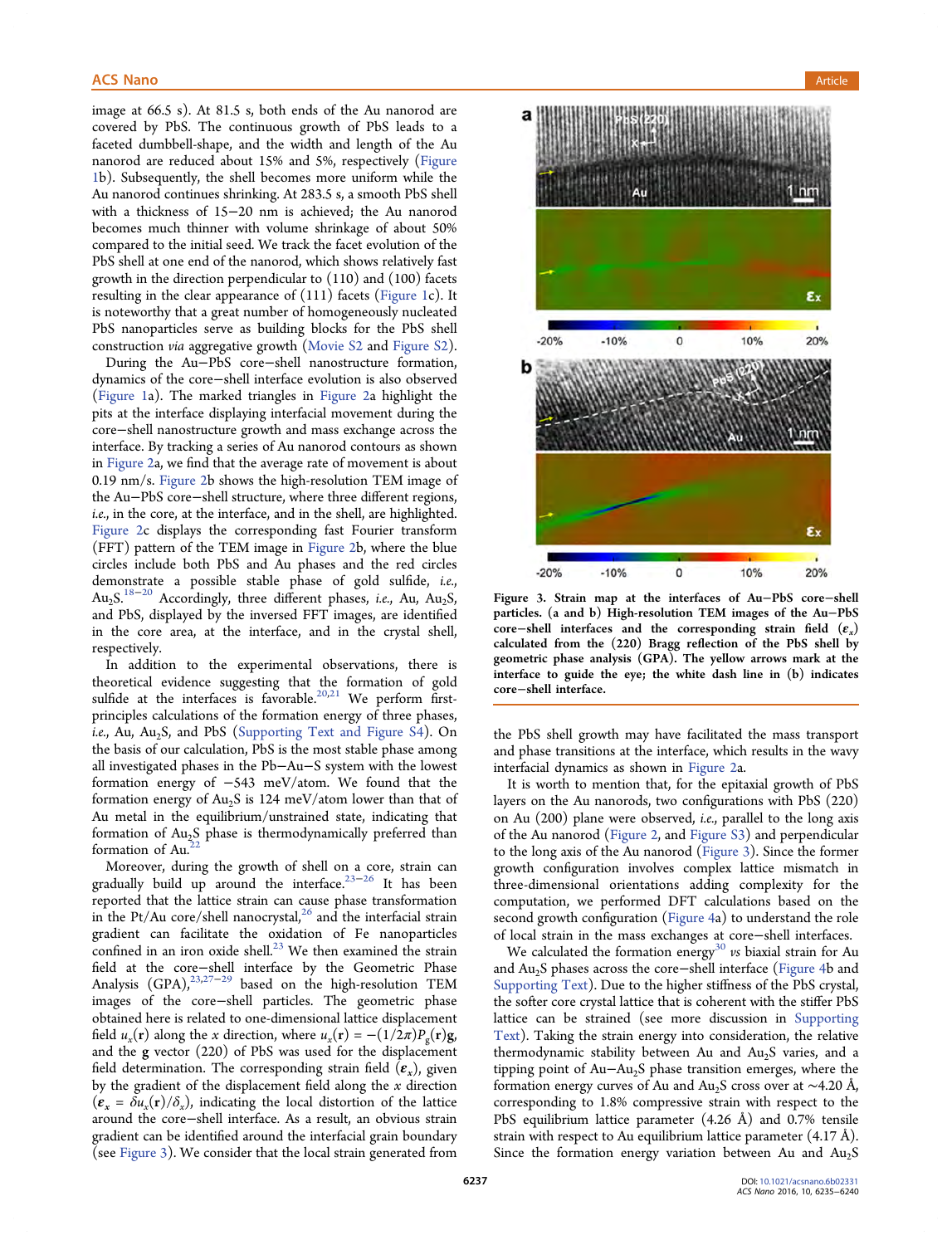<span id="page-3-0"></span>

Figure 4. DFT calculation of the strain-driven phase transitions at the core−shell interface. (a) An atomistic model of the core−shell structure for the DFT calculation, which shows epitaxial growth of PbS  $(220)$  to Au  $(200)$  plane. (b) Formation energy of PbS, Au<sub>2</sub>S, and Au under biaxial strain based on the structure model shown in (a). The atomistic crystal structures of each material are inserted to demonstrate the structures of three materials. The Au  $\leftrightarrow$  Au<sub>2</sub>S phase transition point  $(4.20 \text{ Å})$  as well as the equilibrium lattice parameters of fcc-Au  $(4.17 \text{ Å})$  and PbS  $(4.26 \text{ Å})$  are marked in the figure with dashed lines.

phases around the tipping point is small (∼25 meV/atom between 4.17 and 4.26 Å), the phase transition between Au and  $Au<sub>2</sub>S$  is energetically easy, and subtle local strain variations may trigger the Au  $\leftrightarrow$  Au<sub>2</sub>S phase transitions. As the PbS shell grows, the Au core lattice tends to be stretched, which facilitates the formation of  $Au_2S$ . Once the  $Au_2S$  phase forms, it is strained at the PbS equilibrium lattice parameter  $(4.26 \text{ Å})$ . If the local compressive strain on  $Au<sub>2</sub>S$  is increased (*i.e.*, lattice mismatch with PbS, defects<sup>[31](#page-5-0)</sup> or electron beam effects<sup>20</sup>), the  $Au<sub>2</sub>S$  could transform back to Au. Therefore, complex interfacial phenomena, such as large interfacial wavy motion in the growing core−shell nanostructure and selective sulfidation of Au nanorods, may occur during the core−shell nanostructure development where the strain gradient across the core−shell interface could facilitate the local phase transition and mass transport.<sup>[23](#page-5-0)</sup>

On the basis of real-time observation and ex situ analysis, we propose a possible mechanism for the formation of Au−PbS core−shell nanostructures ([Figure S5\)](http://pubs.acs.org/doi/suppl/10.1021/acsnano.6b02331/suppl_file/nn6b02331_si_001.pdf). Initially, upon electron beam irradiation, sulfur ions  $(S^{2-})$  are released from the sulfurcontaining source (TAA) into the solution ([Figure S5a\)](http://pubs.acs.org/doi/suppl/10.1021/acsnano.6b02331/suppl_file/nn6b02331_si_001.pdf). These sulfur ions may react with the  $Pb^{2+}$  ions immediately, resulting in homogeneous nucleation of PbS nanoparticles in the solution [\(Movie S1](http://pubs.acs.org/doi/suppl/10.1021/acsnano.6b02331/suppl_file/nn6b02331_si_002.avi)). As to the heterogeneous nucleation, it is known that the as-synthesized Au nanorods are typically encapsulated by a bilayer of surfactant CTAB,<sup>[32,33](#page-5-0)</sup> which makes the surface of Au nanorod positively charged.<sup>[32](#page-5-0)</sup> Therefore, the negatively charged  $S^{2-}$  ions can approach the Au nanorods leading to sulfidation of the Au nanorods ([Figures S5b and S6\)](http://pubs.acs.org/doi/suppl/10.1021/acsnano.6b02331/suppl_file/nn6b02331_si_001.pdf). In addition, it is found that the as-obtained Au nanorods are single crystalline with their side surfaces dominated by the {100} and {110} facets, and the nanorods ends terminated with the {111} facets.<sup>[34,35](#page-5-0)</sup> It is expected that fewer CTAB ligands are absorbed on the {111} facets, which have weaker interaction with CTAB than the side facets of the nanorods.<sup>[36](#page-5-0)</sup> In addition, the high curvature and relatively smaller facets on the Au nanorod ends might also promote the nucleation of gold sulfide on the nanorod ends. Consequently, the sulfidation of the Au nanorod takes place preferentially at the ends of a nanorod [\(Figure S5b\)](http://pubs.acs.org/doi/suppl/10.1021/acsnano.6b02331/suppl_file/nn6b02331_si_001.pdf). During the growth of PbS shell, the Au nanorod

continues being sulfidized ([Figure S5c](http://pubs.acs.org/doi/suppl/10.1021/acsnano.6b02331/suppl_file/nn6b02331_si_001.pdf)), indicating further diffusion of  $S^{2-}$  ions into the Au nanocrystal, which is enhanced by the tensile strain exerted on the core.<sup>[23](#page-5-0)</sup> As the Au<sub>2</sub>S phase forms during PbS shell growth, the interdiffusion between Pb and Au ions occurs; thus, a PbxAuyS intermediate phase can be achieved at the interfaces (as indicated by the white outline in [Figure S5c](http://pubs.acs.org/doi/suppl/10.1021/acsnano.6b02331/suppl_file/nn6b02331_si_001.pdf) and the extra FFT diffraction spots in [Figure S3a\)](http://pubs.acs.org/doi/suppl/10.1021/acsnano.6b02331/suppl_file/nn6b02331_si_001.pdf), which may reduce the strain thus the interfacial energy.

For the control experiment, we added extra surfactant of CTAB into the solution precursor. As shown in Figure 5, when



Figure 5. Effects of the CTAB surfactant on the heterogeneous growth of PbS on Au nanorods. (a) Heterogeneous nucleation and growth of PbS nanocrystals on a Au nanorod, when  $150 \mu L$  of CTAB (0.5 M aqueous solution) is added. The red triangles indicate a PbS nanoparticle that grows into a rod shape, which is likely due to the surfactant effect. (b) HRTEM image of the asgrown single-crystal PbS nanocrystal on Au nanorod.

150  $\mu$ L of CTAB (0.5 M aqueous solution) is added, heterogeneous nucleation and growth of single-crystal PbS nanocrystals on the Au nanorod are observed [\(Movie S3\)](http://pubs.acs.org/doi/suppl/10.1021/acsnano.6b02331/suppl_file/nn6b02331_si_004.avi). It shows that PbS nuclei initially wet on the Au surface and it forms nanocrystals gradually. When 300  $\mu$ L of CTAB (0.5 M aqueous solution) was used, PbS dendritic structure was achieved [\(Figure S7](http://pubs.acs.org/doi/suppl/10.1021/acsnano.6b02331/suppl_file/nn6b02331_si_001.pdf)). The lack of a continuous PbS layer formation can be attributed to the high concentration of surfactants absorbed on the Au nanocyrstal surface.<sup>[36](#page-5-0)</sup>

We conclude that the growth of Au−PbS core−shell heterostructures can be achieved by controlled solution chemistry during synthesis. The in situ observation allows the understanding of core−shell heterostructure formation, which enables feasible avenues for advanced materials design and engineering so that multifunctional hybrid nanostructures with modified properties can be obtained by tuning the structure of the core, shell, and core−shell interface.<sup>[37](#page-5-0)–[39](#page-5-0)</sup>

# **CONCLUSIONS**

In summary, real-time imaging of the Au−PbS core−shell nanostructure growth was achieved using liquid cell TEM. Sulfidation of Au nanorods takes place prior to the PbS deposition, during which Au2S phase is formed. The sulfidation reaction occurs preferentially at the ends of the nanorod and later it develops into a core−shell nanostructure. During the growth of PbS shell, the continuous sulfidation of Au nanorod leads to a large volume shrinkage up to 50% of the initial Au nanorod. Rich interfacial dynamics during the Au−PbS core− shell nanostructure formation has been observed. Driven by the interfacial strain gradient fluctuation, reversible phase transitions of Au ↔ Au<sub>2</sub>S may happen across the core-shell interface, where a tensile strain facilitates the  $Au_2S$  formation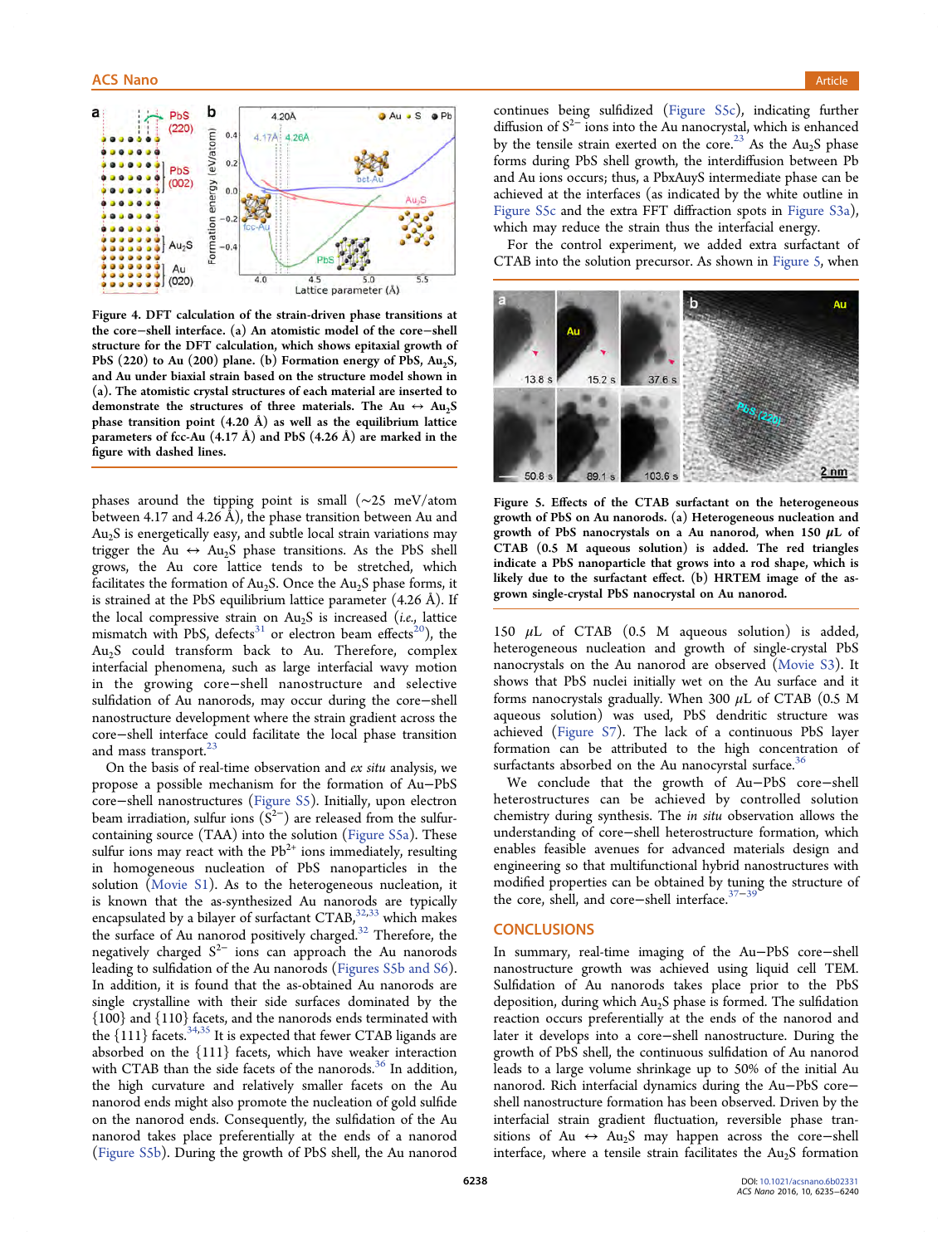# <span id="page-4-0"></span>and a set of the control of the control of the control of the control of the control of the control of the control of the control of the control of the control of the control of the control of the control of the control of

and a compressive strain may drive  $Au<sub>2</sub>S$  back to Au metal. This study sheds light on the future control of advanced functional hybrid nanostructures.

#### **METHODS**

Liquid Cell TEM Sample Preparation. All chemicals and materials including lead(II) acetate  $(Pb(CH_3COO)_{2})$ , thioacetic acid (TAA), triethylene glycol (TEG), isopropyl alcohol (IPA), and cetyltrimethylammonium bromide (CTAB) were purchased from Sigma-Aldrich and used as received. Gold nanorods with diameter of ∼40 nm and length of ∼160 nm were purchased from Nanopartz, Inc. The deionized water was produced by Mili-Q integral water purification system. The primary precursor solution for the growth of lead sulfide was prepared by mixing 250  $\mu$ L of Pb(CH<sub>3</sub>COO)<sub>2</sub> aqueous solution (0.05 M), 250  $\mu$ L of TAA aqueous solution (0.05 M), 150  $\mu$ L of TEG, and 50  $\mu$ L of IPA. The pH value of the solution was tuned below 3 by using acetic acid before loading into the liquid cell. To examine the effect of CTAB on the growth of the Au−PbS hybrid nanostructure, 150 and 300  $\mu$ L of CTAB aqueous solution (0.5 M) were added into the primary solution for the in situ growth ([Figure](http://pubs.acs.org/doi/suppl/10.1021/acsnano.6b02331/suppl_file/nn6b02331_si_001.pdf) [S1](http://pubs.acs.org/doi/suppl/10.1021/acsnano.6b02331/suppl_file/nn6b02331_si_001.pdf)). The *in situ* growth and imaging of the Au–PbS hybrid nanostructures was carried out in homemade liquid cells, where the liquid precursors were sandwiched between two ultrathin silicon nitride membranes. The Au nanorods were loaded into the liquid cell first, followed by the loading of the precursor solution. The liquid cell was sealed for in situ TEM experiments.

In Situ and ex Situ TEM Imaging. The in situ growth of lead sulfide was initiated by the electron beam in a JEOL 3010 TEM operated at 300 kV (thermionic electron source with a  $LaB<sub>6</sub>$  cathode). A Gatan Orius 833 CCD camera was used for high-throughput in situ imaging. The electron beam (with beam dose rate of 300 e<sup>−.</sup>Å<sup>−2.</sup>s<sup>−1</sup>) passed through the silicon nitride window  $(1\times50\ \mu\text{m}^2)$ , and induced the growth of lead sulfide on the gold nanorod seed. In situ movies were recorded at a rate of 30 frames/s by the open-sourced software VirtualDub embedded in the DigitalMicrograph software. Ex situ highresolution TEM (HRTEM) images were acquired on 200 kV FEI F20 UT Tecnai TEM.

#### ASSOCIATED CONTENT

#### **S** Supporting Information

The Supporting Information is available free of charge on the [ACS Publications website](http://pubs.acs.org) at DOI: [10.1021/acsnano.6b02331.](http://pubs.acs.org/doi/abs/10.1021/acsnano.6b02331)

TEM images of the as-grown Au−PbS hybrid particles, DFT calculation of the formation energy of Au,  $Au<sub>2</sub>S$  and PbS phases ([PDF\)](http://pubs.acs.org/doi/suppl/10.1021/acsnano.6b02331/suppl_file/nn6b02331_si_001.pdf)

Movie S1 ([AVI\)](http://pubs.acs.org/doi/suppl/10.1021/acsnano.6b02331/suppl_file/nn6b02331_si_002.avi)

- Movie S2 ([AVI\)](http://pubs.acs.org/doi/suppl/10.1021/acsnano.6b02331/suppl_file/nn6b02331_si_003.avi)
- Movie S3 ([AVI\)](http://pubs.acs.org/doi/suppl/10.1021/acsnano.6b02331/suppl_file/nn6b02331_si_004.avi)

### AUTHOR INFORMATION

#### Corresponding Author

\*E-mail: [hmzheng@lbl.gov.](mailto:hmzheng@lbl.gov)

# Notes

The authors declare no competing financial interest.

# ACKNOWLEDGMENTS

We acknowledge the facility support of National Center for Electron Microscopy (NCEM) at the Molecular Foundry of Lawrence Berkeley National Laboratory, which is funded by the U.S. Department of Energy Basic Energy Sciences under the Contract No. DE-AC02-05CH11231. H.Z. thanks the support of DOE Office of Science Early Career Research Program. The computational work was supported by the Department of Energy's Basic Energy Sciences program - the Materials Project

- under Grant No. EDCBEE. We also thank Dr. Karen Bustillo in NCEM for her help on the TEM analyzes.

#### **REFERENCES**

(1) Dutta, S. K.; Mehetor, S. K.; Pradhan, N. Metal Semiconductor Heterostructures for Photocatalytic Conversion of Light Energy. J. Phys. Chem. Lett. 2015, 6, 936−944.

(2) Jiang, R.; Li, B.; Fang, C.; Wang, J. Metal/Semiconductor Hybrid Nanostructures for Plasmon-Enhanced Applications. Adv. Mater. 2014, 26, 5274−309.

(3) Qin, W.; Hou, J.; Bonnell, D. A. Effect of Interface Atomic Structure on the Electronic Properties of Nano-Sized Metal−Oxide Interfaces. Nano Lett. 2015, 15, 211−217.

(4) Zhang, J.; Tang, Y.; Lee, K.; Ouyang, M. Nonepitaxial Growth of Hybrid Core-Shell Nanostructures with Large Lattice Mismatches. Science 2010, 327, 1634−8.

(5) Jing, H.; Large, N.; Zhang, Q.; Wang, H. Epitaxial Growth of Cu<sub>2</sub>O on Ag Allows for Fine Control Over Particle Geometries and Optical Properties of Ag−Cu2O Core−Shell Nanoparticles. J. Phys. Chem. C 2014, 118, 19948−19963.

(6) Hirakawa, T.; Kamat, P. V. Charge Separation and Catalytic Activity of  $Ag@TiO<sub>2</sub>$  Core-Shell Composite Clusters under UV-Irradiation. J. Am. Chem. Soc. 2005, 127, 3928−34.

(7) Kuo, C.-h.; Hua, T.-E.; Huang, M. H. Au Nanocrystal-Directed Growth of Au-Cu<sub>2</sub>O Core-Shell Heterostructures with Precise Morphological Control. J. Am. Chem. Soc. 2009, 131, 17871−8.

(8) Zhang, L.; Blom, D. A.; Wang, H. Au $-Cu<sub>2</sub>O$  Core–Shell Nanoparticles: A Hybrid Metal-Semiconductor Heteronanostructure with Geometrically Tunable Optical Properties. Chem. Mater. 2011, 23, 4587−4598.

(9) Fang, C.; Jia, H.; Chang, S.; Ruan, Q.; Wang, P.; Chen, T.; Wang, J. (Gold Core)/(Titania Shell) Nanostructures for Plasmon-Enhanced Photon Harvesting and Generation of Reactive Oxygen Species. Energy Environ. Sci. 2014, 7, 3431−3438.

(10) Oldfield, G.; Ung, T.; Mulvaney, P. Au@SnO2 Core-Shell Nanocapacitors. Adv. Mater. 2000, 12, 1519−1522.

(11) Lee, J.-S.; Shevchenko, E. V.; Talapin, D. V. Au−PbS Core− Shell Nanocrystals: Plasmonic Absorption Enhancement and Electrical Doping via Intra-Particle Charge Transfer. J. Am. Chem. Soc. 2008, 130, 9673−9675.

(12) Tian, Z. Q.; Zhang, Z. L.; Jiang, P.; Zhang, M. X.; Xie, H. Y.; Pang, D. W. Core/Shell Structured Noble Metal (Alloy)/Cadmium Selenide Nanocrystals. Chem. Mater. 2009, 21, 3039−3041.

(13) Zheng, H.; Smith, R. K.; Jun, Y.-w.; Kisielowski, C.; Dahmen, U.; Alivisatos, A. P. Observation of Single Colloidal Platinum Nanocrystal Growth Trajectories. Science 2009, 324, 1309−1312.

(14) Niu, K.; Liao, H.; Zheng, H. Revealing Dynamic Processes of Materials in Liquids Using Liquid Cell Transmission Electron Microscopy. J. Visualized Exp. 2012, 70, 50122.

(15) Liao, H.-G.; Zherebetskyy, D.; Xin, H.; Czarnik, C.; Ercius, P.; Elmlund, H.; Pan, M.; Wang, L.-W.; Zheng, H. Facet Development During Platinum Nanocube Growth. Science 2014, 345, 916−919.

(16) Sutter, E.; Jungjohann, K.; Bliznakov, S.; Courty, A.; Maisonhaute, E.; Tenney, S.; Sutter, P. In Situ liquid-Cell Electron Microscopy of Silver−Palladium Galvanic Replacement Reactions on Silver Nanoparticles. Nat. Commun. 2014, 5, 4946.

(17) Ross, F. M. Opportunities and Challenges in Liquid Cell Electron Microscopy. Science 2015, 350, aaa9886.

(18) Yoshizawa, K.; Iwahori, K.; Sugimoto, K.; Yamashita, I. Fabrication of Gold Sulfide Nanoparticles Using the Protein Cage of Apoferritin. Chem. Lett. 2006, 35, 1192−1193.

(19) Ishikawa, K.; Isonaga, T.; Wakita, S.; Suzuki, Y. Structure and Electrical Properties of Au<sub>2</sub>S. Solid State Ionics 1995, 79, 60–66.

(20) Kundu, S.; Kundu, P.; Tendeloo, G. V.; Ravishankar, N. Au<sub>2</sub>S<sub>x</sub>/ CdS Nanorods by Cation Exchange: Mechanistic Insights into the Competition between Cation-Exchange and Metal Ion Reduction. Small 2014, 10, 3895−3900.

(21) van Huis, M. A.; Figuerola, A.; Fang, C. M.; Béché, A.; Zandbergen, H. W.; Manna, L. Chemical Transformation of Au